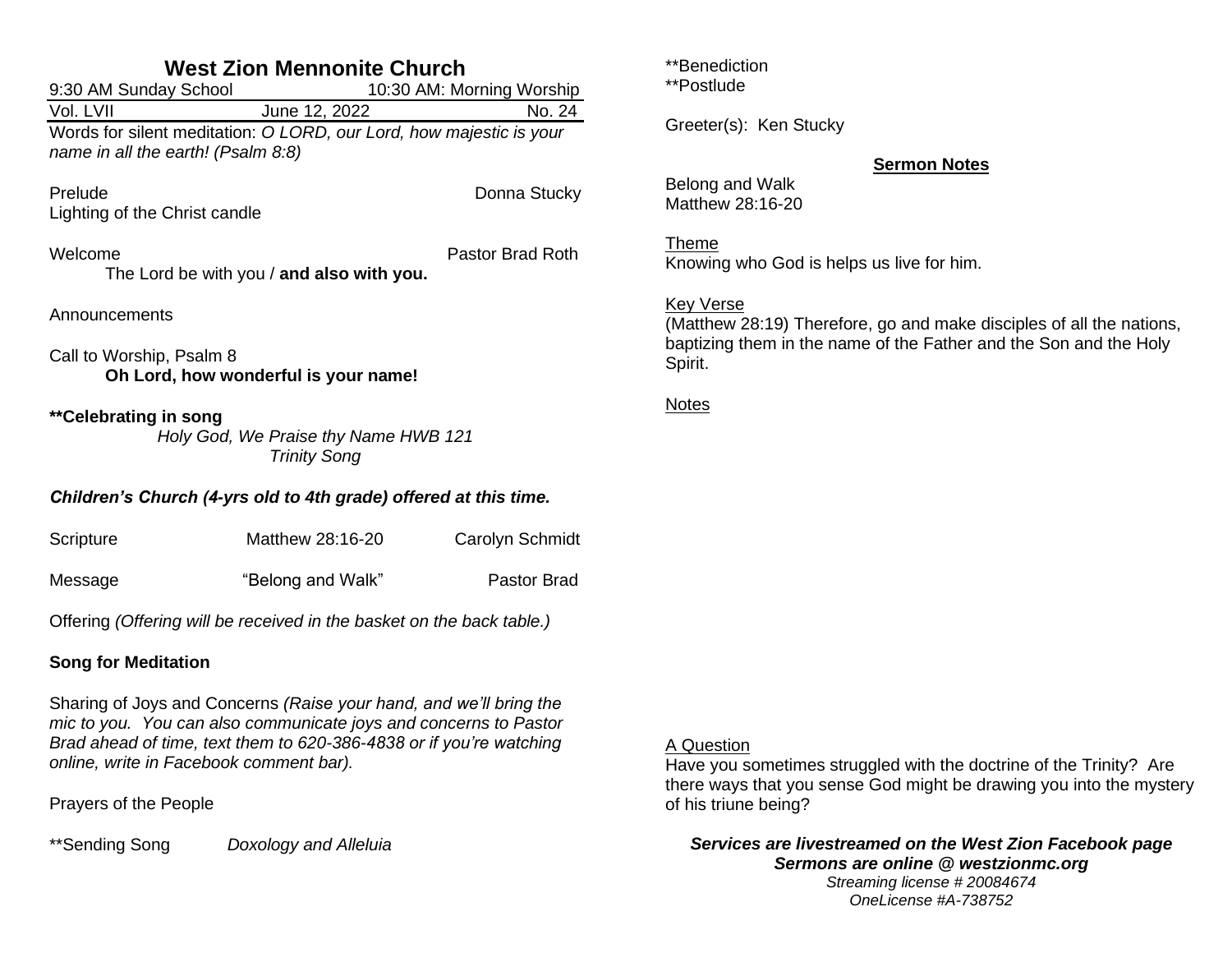# **Sunday, June 19, 2022**

| 10:30 AM: Worship Service            | <b>Accompanist: Carla Stucky</b>           |
|--------------------------------------|--------------------------------------------|
| <b>Message: Tim Schrag</b>           | <b>Scripture: Abbi Bretz</b>               |
| <b>Worship Leader: Ellen Kaufman</b> | <b>Greeter(s): Dave &amp; Zettie Wedel</b> |

# **Coming Events**

| June 26:        | Celebrate 60 years of playing for Donna Stucky      |
|-----------------|-----------------------------------------------------|
|                 | Noon FEWZ youth fundraiser meal at Eden Mennonite   |
| July 2-8:       | FEWZ Youth Group to Brownsville, TX                 |
| July 13-15:     | Vacation Bible School at West Zion                  |
| <b>July 16:</b> | Pool party for VBS kids sponsored by West Zion      |
| <b>July 17:</b> | Worship service held outside                        |
| <b>July 21:</b> | Poverty Simulation at United Methodist in McPherson |
| July 29-31:     | WDC Annual Assembly in Denton, TX                   |

**Our Mission**: God calls us into community to worship God and follow Jesus through the power and guidance of the Holy Spirit.

> **Pastor Brad Roth** Pastor's Cell: 620-386-4838 Pastor Brad's email: bradroth@westzionmc.org

> > **Secretary Carla Stucky's hours**: Thursdays 1:00-4:00 pm

Church: 620-345-8143 Carla's cell: 620-386-0414

Church's email: secretary@westzionmc.org Website: www.westzionmc.org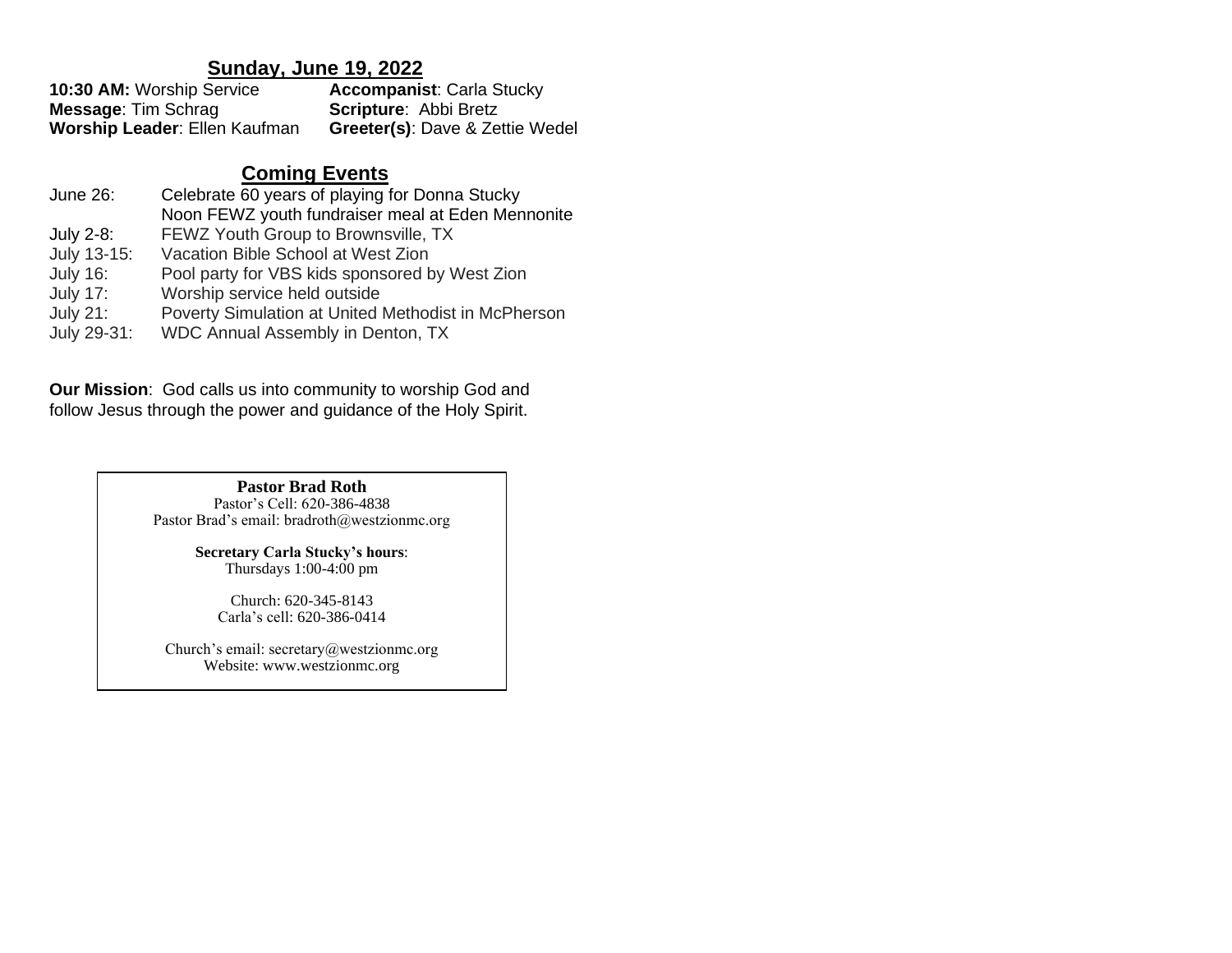## **West Zion Announcements**

Please have all bulletin announcements to the office by Thur. noon.

1. **Donna Stucky** has been playing piano and organ in our church for 60 years! We will celebrate this 60-year ministry on Sunday, June 26 during worship. You are invited to bring cards to the church or mail to the church at PO Box 758, Moundridge, 67107.

2. All are invited **to travel to Eden Mennonite on Sunday, June 26 following worship at West Zion for a lunch prepared and served by the FEWZ Youth Group.** This will be a fundraiser for their upcoming July 2-8 trip to Brownsville, TX. Led by Derek King and Kristin Kaufman, FEWZ youth will reconnect with youth from Iglesia Menonita del Cordero, whom they met during the previous MC USA Convention. They will also spend time in worship, learning, and fellowship with the Cordero church as well as learn about life at the border. Please keep the group in your prayers.

3. **Moundridge Food Pantry** is in need of a Board Member from West Zion. We also need volunteers to work the Food Pantry. No experience necessary. It is a great way to be involved in our community! If you are interested or have questions please contact Emily Regier (785)341-3627.

4. The **Moundridge Community Blood Drive** is scheduled for June 24, 2022 at 12:00 noon until 6:00 PM at West Zion Mennonite Church. Please enter through the west doors only. For an appointment call 1- 800-733-2767 or visit [www.redcrossblood.org](http://www.redcrossblood.org/) and "Moundridge" for the sponsor code. If you have any questions, call Carol at 620-345- 6774 or email [bczerger@mtelco.net.](mailto:bczerger@mtelco.net) Thank you for your support.

5. **Extra bulletins** from past weeks can be found on a table at the back of the sanctuary.

6. **The WDC Annual Assembly will be held July 29-31, 2022.** This will be a "hybrid" event - some workshops will be only virtual, other parts will be only on-site. Worship and the Delegate Session will be hybrid with people on-site and virtual sharing together. Our on-site venue is Camp Copass, Denton, TX. We welcome everyone however you attend. More information and registration is open online: <https://mennowdc.org/2022-annual-assembly-registration/>

7. Mark your calendars for **Moundridge community VBS, July 13-15 at our church!** Kristin Kaufman of Eden is directing. Our church is sponsoring a pool party on the 16th, and we will have worship outdoors on the 17th.

| <b>BUDGET SUMMARY</b><br>Regular collections - this week<br>Regular collections - year to date | <b>This Year</b><br>3,105.00<br>Ś<br>\$80,392.96 | <b>Last Year</b><br>4,115.00<br>S<br>\$82,957.60 |
|------------------------------------------------------------------------------------------------|--------------------------------------------------|--------------------------------------------------|
| <b>Budget</b>                                                                                  | \$157,300.00                                     | \$165,158.00                                     |
| Less: expended to date                                                                         | 52,588.71)                                       | 59,062.26)                                       |
| Less: cash balance                                                                             | 32,610.69)                                       | 30,674.85)                                       |
| Receipts needed to meet budget                                                                 | \$72,100.60                                      | \$75,420.89                                      |
| Avg. offering per Sunday needed                                                                |                                                  |                                                  |
| to meet budget                                                                                 | 2.486                                            | 2.601                                            |



We wish a **"Happy Anniversary"** to: June 17: Curtis & Crysta Guhr